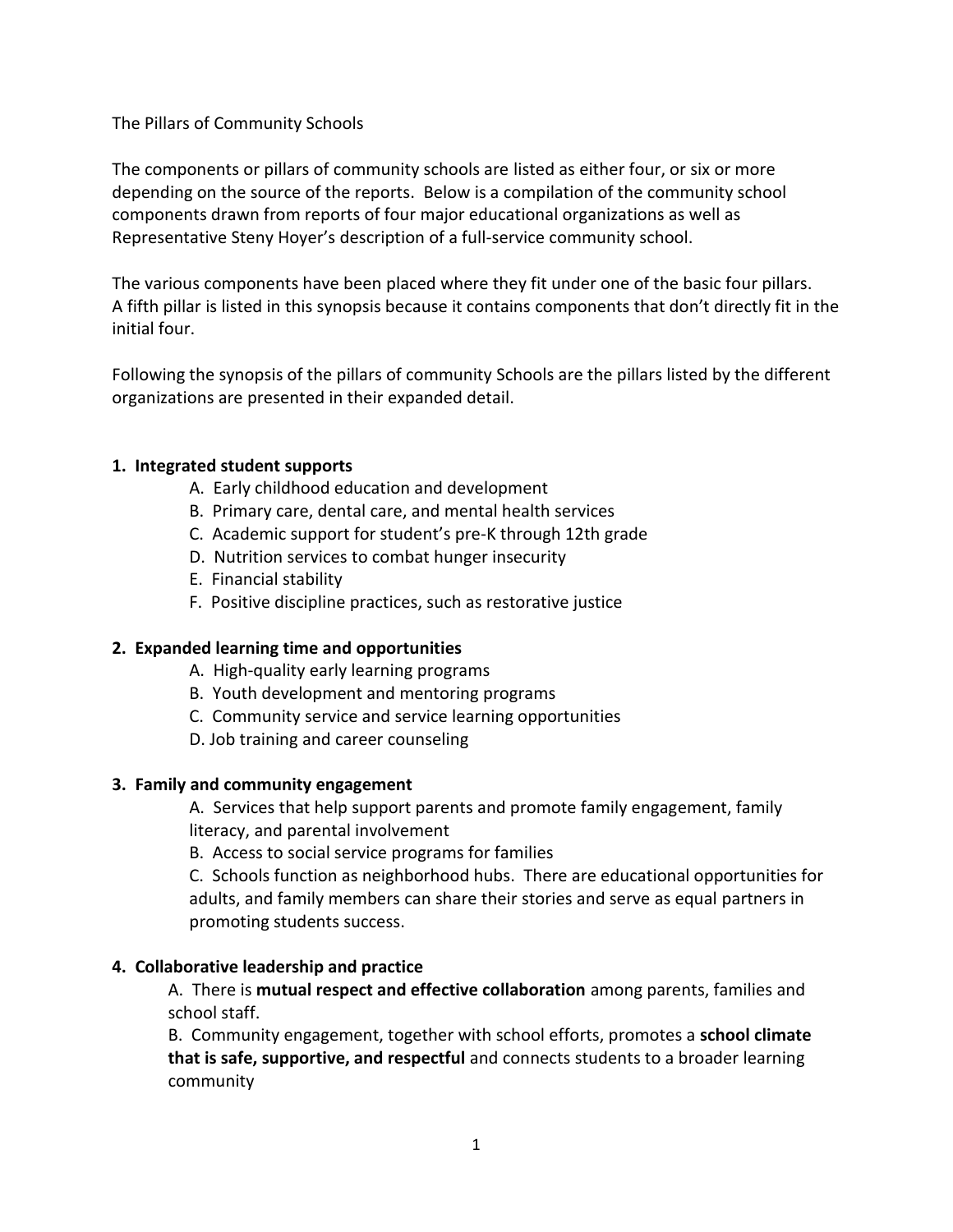C. Parents, students, teachers, principals and community partners build a culture of professional learning, collective trust, and shared responsibility using such as site-based leadership teams and teacher learning communities.

D. **Inclusive school leadership** who are committed to making the Community School strategy integral to the school's mandate and functioning. They ensure that the Community School Coordinator is a part of the leadership team and that a Community School Committee (Committee)—which includes parents, community partners, school staff, youth, and other stakeholders that are representatives of the school's

An additional component described does not exactly fit under the above 4 pillars.

# **5. Excellent learning model.**

- A.Curricula that are engaging, culturally relevant, and challenging.
- B. Emphasis on high-quality teaching, not on high-stakes testing.

-----

Representative Steny Hoyer proposed to add his list of pillars to community schools to the appropriations legislation to fund the government for Fiscal Year 2022. His list describes what a full-service community provides. It is entitled:

*Full-Service Community Schools Empower Students to Succeed.*

Specifically, his list says that community schools provide:

- Support programs for early childhood education and development;
- Primary care, dental care, and mental health services;
- High-quality early learning programs;
- Academic support for student's pre-K through 12th grade;
- Youth development and mentoring programs;
- Services that help support parents and promote family engagement, family literacy, and parental involvement;
- Nutrition services to combat hunger insecurity;
- Community service and service learning opportunities;
- Job training and career counseling;
- Financial stability; and
- Access to social service programs for families.

-----

The Learning and Policy Institute describes four pillars in their two reports: *Community Schools as an Effective School Improvement Strategy: A Review of the Evidence* and *Community Schools Playbook* 

- **1. Integrated student supports**
- **2. Expanded learning time and opportunities**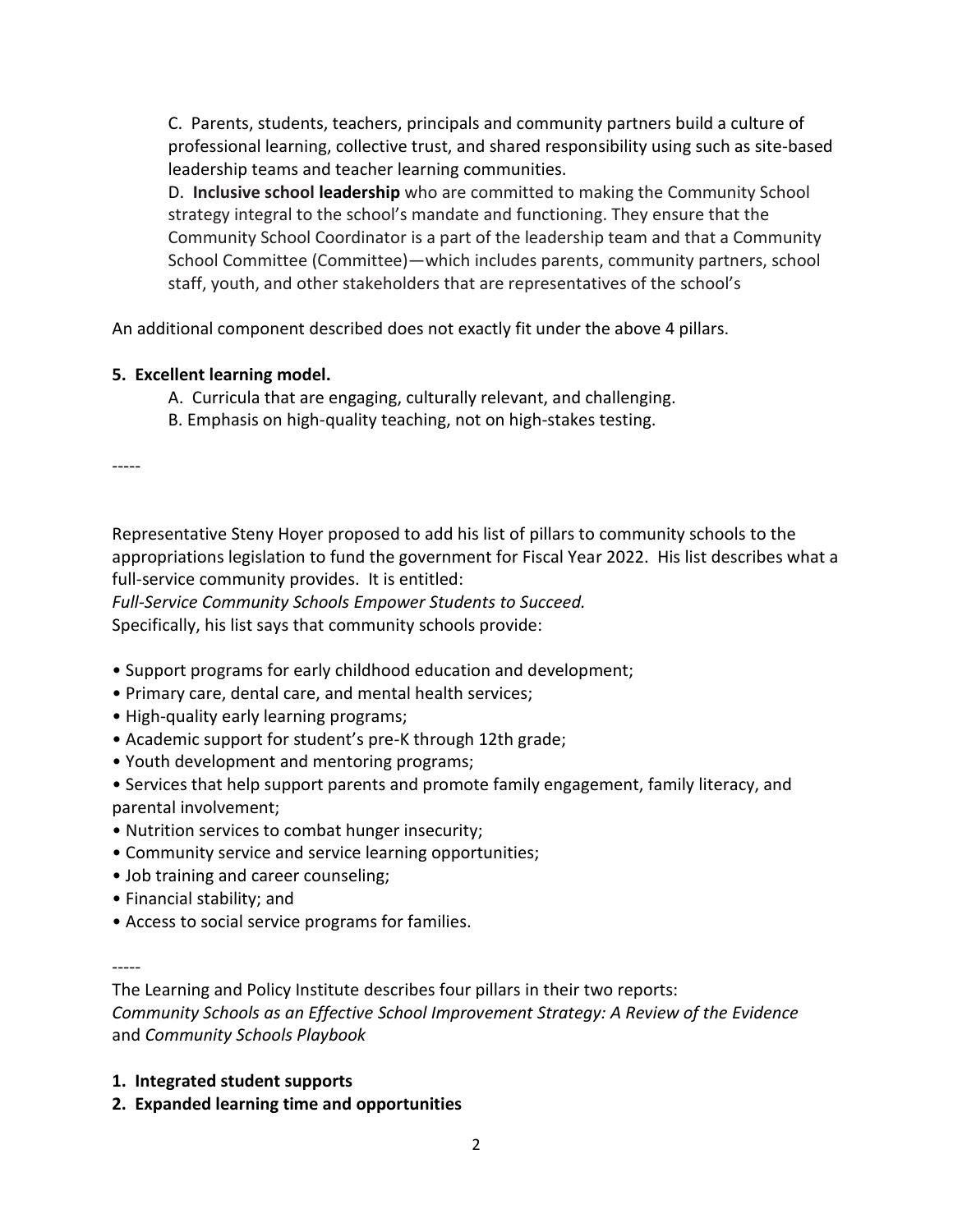**3. Family and community engagement**

## **4. Collaborative leadership and practice**

-----

The Coalition for Community Schools, The Southern Education Foundation and The Center for Popular Democracy, in their report prepared by the Center for Popular Democracy entitled *Community Schools: Transforming Struggling Schools into Thriving Schools* has a six-part strategy.

**1. Curricula that are engaging, culturally relevant, and challenging.**

- **2. Emphasis on high-quality teaching, not on high-stakes testing.**
- **3. Wrap-around supports**
- **4. Positive discipline practices, such as restorative justice**
- **5. Authentic parent and community engagement**
- **6. Inclusive school leadership**

-----

The National Education Association report *The Six Pillars of Community SchoolsToolkit, NEA Resource Guide for Educators, Families& Communities* describes six pillars of community schools.

- **1 Strong and Proven Curriculum**
- **2 High-quality teaching**
- **3 Inclusive leadership**
- **4 Positive behavior practices**
- **5 Family and community Partnerships**
- **6 Community support services**

-----

The Coalition for Community Schools doesn't exactly contain a list of pillars, but in their November 2010 Building Capacity for Community Schools series describes *Financing Community Schools, Leveraging Resources to Support Success.* Their conditions for learning can be compared to the pillars mentioned elsewhere.

# **Table 2: Conditions for Learning**

- **Early childhood development** programs nurture growth and development.
- The school has a **core instructional program** with qualified teachers, a challenging curriculum, and high standards and expectations for students.

**● Students are motivated and engaged** in learning -- both in school and in community settings, during and after school.